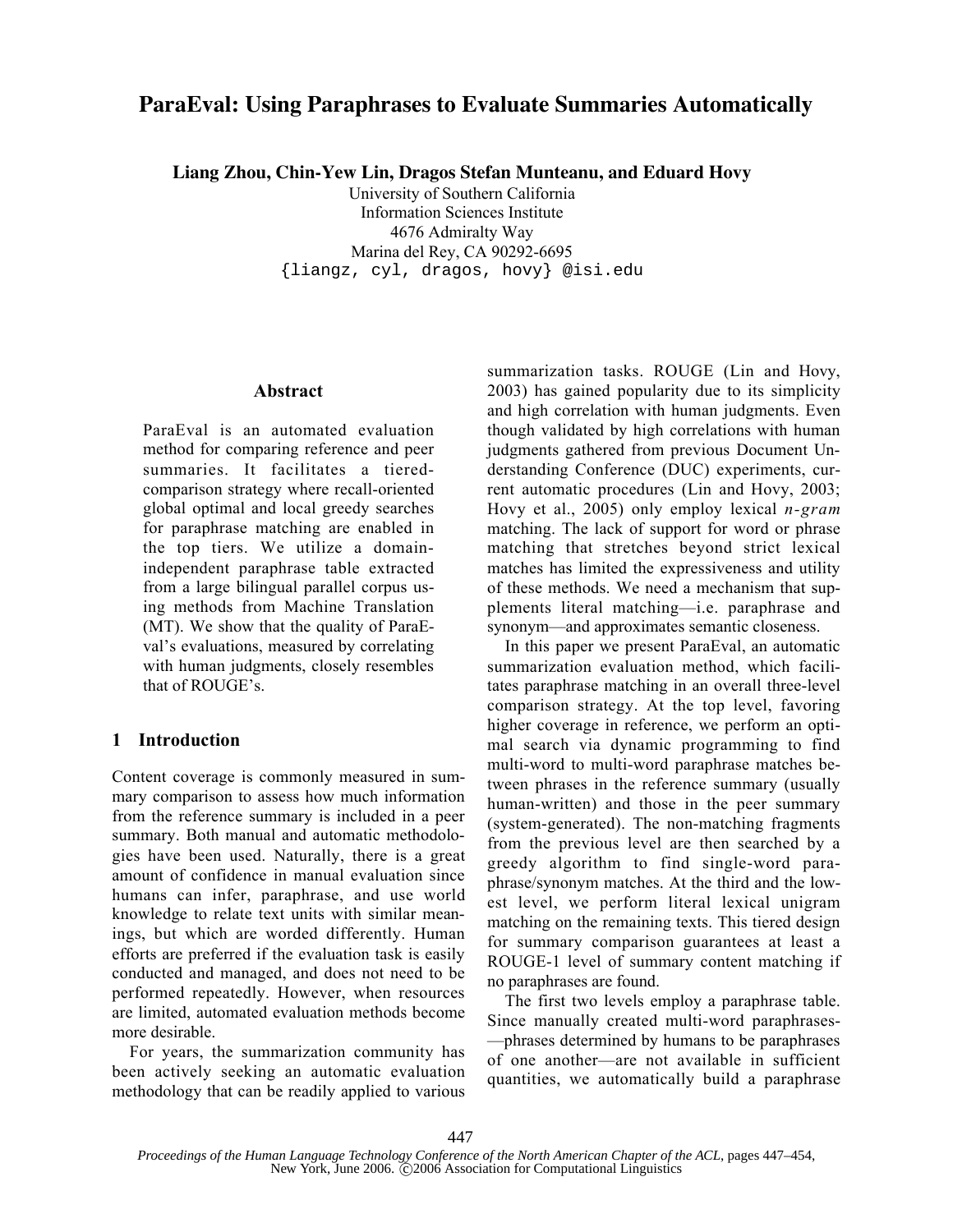table using methods from the Machine Translation (MT) field. The assumption made in creating this table is that if two English phrases are translated into the same foreign phrase with high probability (shown in the alignment results from a statistically trained alignment algorithm), then the two English phrases are paraphrases of each other.

This paper is organized in the following way: Section 2 introduces previous work in summarization evaluation; Section 3 describes the motivation behind this work; paraphrase acquisition is discussed in Section 4; Section 5 explains in detail our summary comparison mechanism; Section 6 validates ParaEval with human summary judgments; and we conclude and discuss future work in Section 7.

# 2 Previous Work

There has been considerable work in both manual and automatic summarization evaluations. Three most noticeable efforts in manual evaluation are SEE (Lin and Hovy, 2001), Factoid (Van Halteren and Teufel, 2003), and the Pyramid method (Nenkova and Passonneau, 2004).

SEE provides a user-friendly environment in which human assessors evaluate the quality of system-produced peer summary by comparing it to a reference summary. Summaries are represented by a list of summary units (sentences, clauses, etc.). Assessors can assign full or partial content coverage score to peer summary units in comparison to the corresponding reference summary units. Grammaticality can also be graded unit-wise.

The goal of the Factoid work is to compare the information content of different summaries of the same text and determine the minimum number of summaries, which was shown through experimentation to be 20-30, needed to achieve stable consensus among 50 human-written summaries.

The Pyramid method uses identified consensus—a pyramid of phrases created by annotators—from multiple reference summaries as the gold-standard reference summary. Summary comparisons are performed on Summarization Content Units (SCUs) that are approximately of clause length.

To facilitate fast summarization system designevaluation cycles, ROUGE was created (Lin and Hovy, 2003). It is an automatic evaluation package that measures a number of *n-gram* co-occurrence

| SCU1: the crime in question was the Lockerbie {Scotland} bombing |  |  |  |
|------------------------------------------------------------------|--|--|--|
| 1 [for the Lockerbie bombing]                                    |  |  |  |
| 2 [for blowing up] [over Lockerbie, Scotland]                    |  |  |  |
| 3 [of bombing] [over Lockerbie, Scotland]                        |  |  |  |
| 4 [was blown up over Lockerbie, Scotland, ]                      |  |  |  |
| 5 [the bombing of Pan Am Flight 103]                             |  |  |  |
| 6 [bombing over Lockerbie, Scotland, ]                           |  |  |  |
| 7 [for Lockerbie bombing]                                        |  |  |  |
| 8 [bombing of Pan Am flight 103 over Lockerbie.]                 |  |  |  |
| 9 [linked to the Lockerbie bombing]                              |  |  |  |
| 10 [in the Lockerbie bombing case.]                              |  |  |  |

| Figure 1. Paraphrases created by Pyramid annotation. |  |  |
|------------------------------------------------------|--|--|

statistics between peer and reference summary pairs. ROUGE was inspired by BLEU (Papineni et al., 2001) which was adopted by the machine translation (MT) community for automatic MT evaluation. A problem with ROUGE is that the summary units used in automatic comparison are of fixed length. A more desirable design is to have summary units of variable size. This idea was implemented in the Basic Elements (BE) framework (Hovy et al., 2005) which has not been completed due to its lack of support for paraphrase matching. Both ROUGE and BE have been shown to correlate well with past DUC human summary judgments, despite incorporating only lexical matching on summary units (Lin and Hovy, 2003; Hovy et al., 2005).

# 3 Motivation

### 3.1 Paraphrase Matching

An important difference that separates current manual evaluation methods from their automatic counterparts is that semantic matching of content units is performed by human summary assessors. An essential part of the semantic matching involves paraphrase matching—determining whether phrases worded differently carry the same semantic information. This paraphrase matching process is observed in the Pyramid annotation procedure shown in (Nenkova and Passonneau, 2004) over three summary sets (10 summaries each). In the example shown in Figure 1 (reproduced from Pyramid results), each of the 10 phrases (numbered 1 to 10) extracted from summary sentences carries the same *semantic content* as the overall summary content unit labeled SCU1 does. Each extracted phrase is identified as a summary content unit (SCU). In our work in building an automatic evaluation procedure that enables paraphrase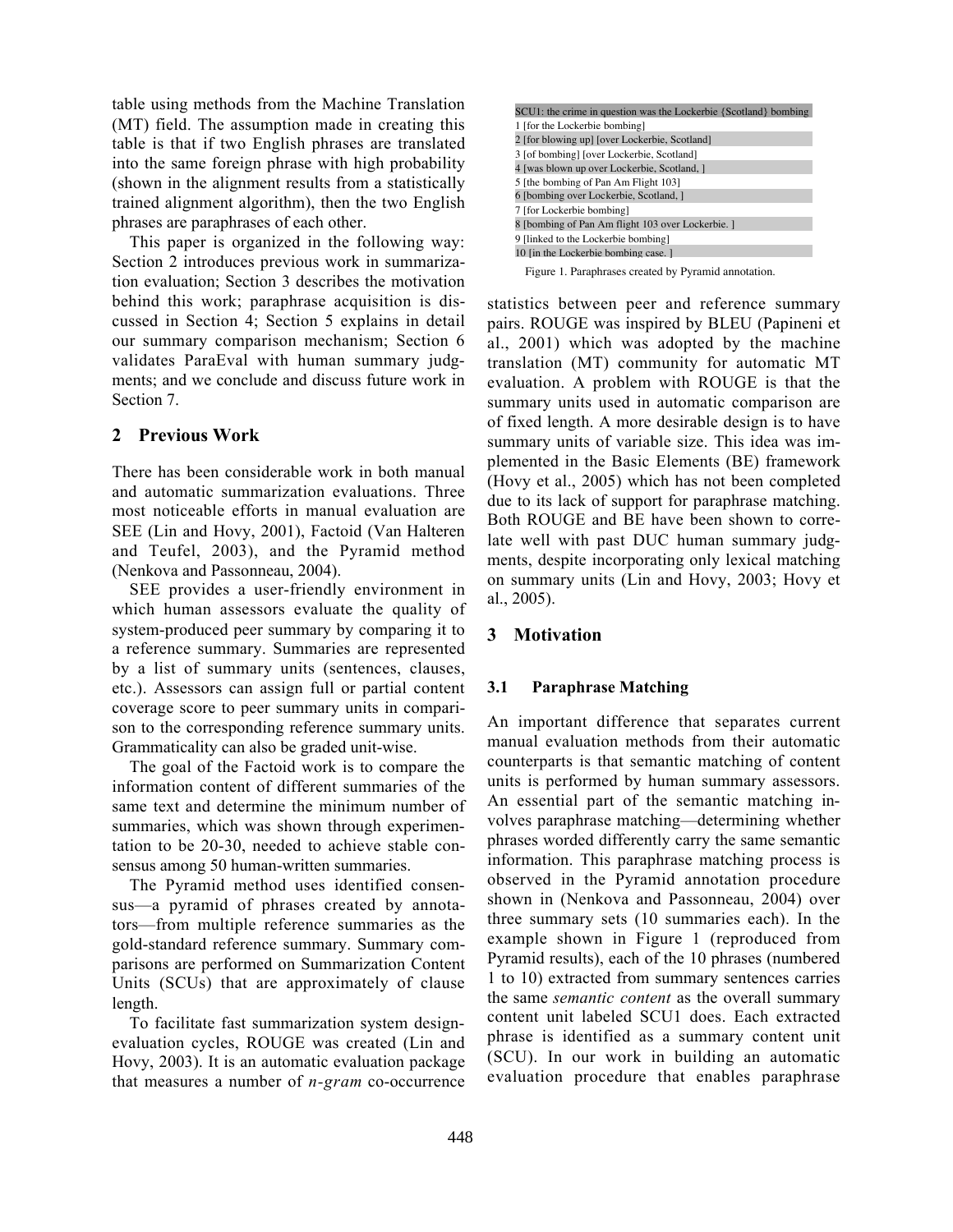matching, we aim to automatically identify these 10 phrases as paraphrases of one another.

### 3.2 Synonymy Relations

Synonym matching and paraphrase matching are often mentioned in the same context in discussions of extending current automated summarization evaluation methods to incorporate the matching of semantic units. While evaluating automatically extracted paraphrases via WordNet (Miller et al., 1990), Barzilay and McKeown (2001) quantitatively validated that synonymy is not the only source of paraphrasing. We envisage that this claim is also valid for summary comparisons.

From an in-depth analysis on the manually created SCUs of the DUC2003 summary set D30042 (Nenkova and Passonneau, 2004), we find that 54.48% of 1746 cases where a non-stop word from one SCU did not match with its supposedly human-aligned pairing SCUs are in need of some level of paraphrase matching support. For example, in the first two extracted SCUs (labeled as 1 and 2) in Figure 1—"for the Lockerbie bombing" and "for blowing up … over Lockerbie, Scotland"—no non-stop word other than the word "Lockerbie" occurs in both phrases. But these two phrases were judged to carry the same semantic meaning because human annotators think the word "bombing" and the phrase "blowing up" refer to the same action, namely the one associated with "explosion." However, "bombing" and "blowing up" cannot be matched through synonymy relations by using WordNet, since one is a noun and the other is a verb phrase (if tagged within context). Even when the search is extended to finding synonyms and hypernyms for their categorical variants and/or using other parts of speech (verb for "bombing" and noun phrase for "blowing up"), a match still cannot be found.

To include paraphrase matching in summary evaluation, a collection of less-strict paraphrases must be created and a matching strategy needs to be investigated.

# 4 Paraphrase Acquisition

Paraphrases are alternative verbalizations for conveying the same information and are required by many Natural Language Processing (NLP) applications. In particular, summary creation and evaluation methods need to recognize paraphrases and their semantic equivalence. Unfortunately, we have yet to incorporate into the evaluation framework previous findings in paraphrase identification and extraction (Barzilay and McKeown, 2001; Pang et al., 2003; Bannard and Callison-Burch, 2005).

### 4.1 Related Work on Paraphrasing

Three major approaches in paraphrase collection are manual collection (domain-specific), collection utilizing existing lexical resources (i.e. WordNet), and derivation from corpora. Hermjakob et al. (2002) view paraphrase recognition as reformulation by pattern recognition. Pang et al. (2003) use word lattices as paraphrase representations from semantically equivalent translations sets. Using parallel corpora, Barzilay and McKeown (2001) identify paraphrases from multiple translations of classical novels, where as Bannard and Callison-Burch (2005) develop a probabilistic representation for paraphrases extracted from large Machine Translation (MT) data sets.

### 4.2 Extracting Paraphrases

Our method to automatically construct a large domain-independent paraphrase collection is based on the assumption that two different English phrases of the same meaning may have the same translation in a foreign language.

Phrase-based Statistical Machine Translation (SMT) systems analyze large quantities of bilingual parallel texts in order to learn translational alignments between pairs of words and phrases in two languages (Och and Ney, 2004). The sentencebased translation model makes word/phrase alignment decisions probabilistically by computing the optimal model parameters with application of the statistical estimation theory. This alignment process results in a corpus of word/phrase-aligned parallel sentences from which we can extract phrase pairs that are translations of each other. We ran the alignment algorithm from (Och and Ney, 2003) on a Chinese-English parallel corpus of 218 million English words. Phrase pairs are extracted by following the method described in (Och and Ney, 2004) where all contiguous phrase pairs having consistent alignments are extraction candidates. The resulting phrase table is of high quality; both the alignment models and phrase extraction meth-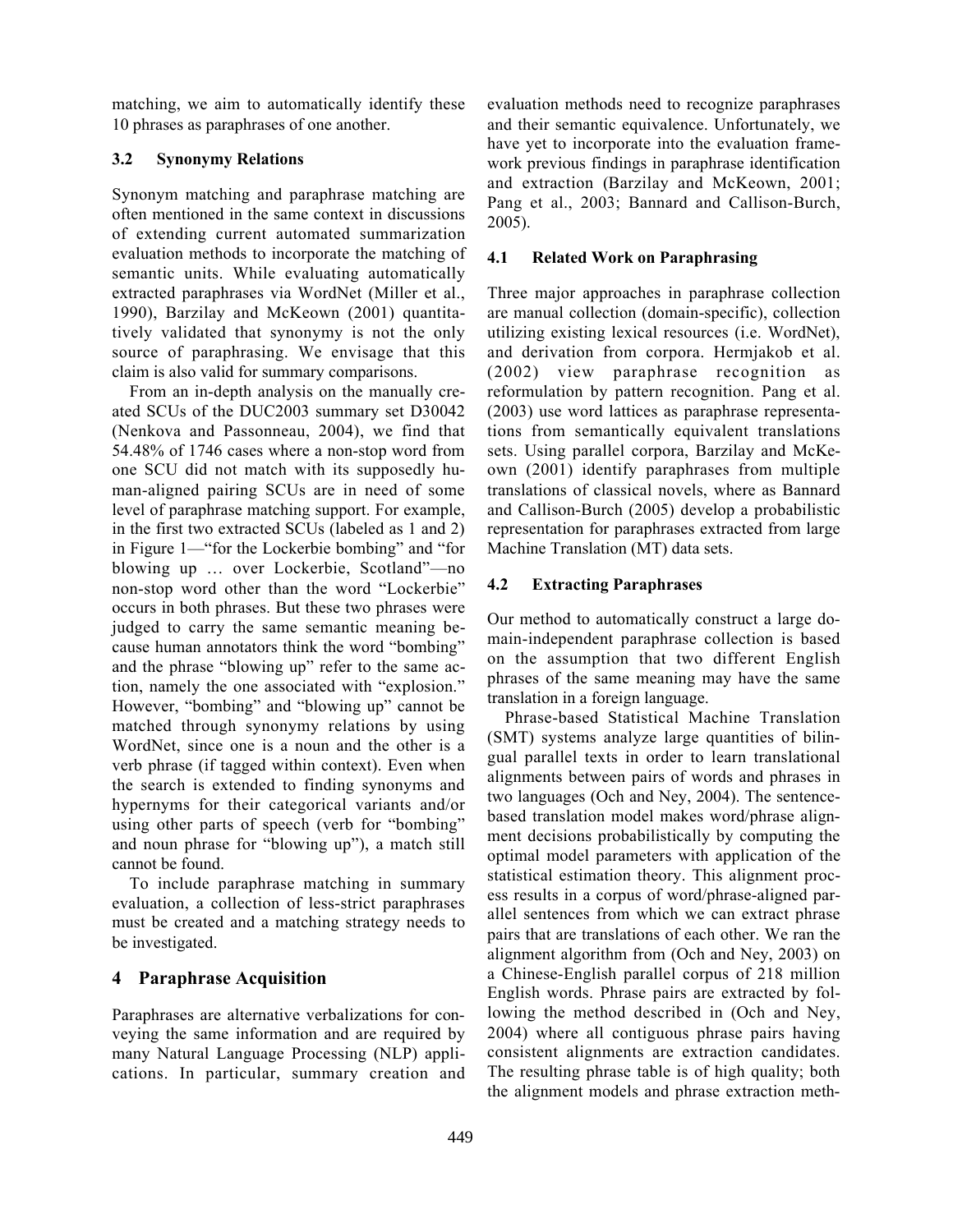

Figure 2. An example of paraphrase extraction.

ods have been shown to produce very good results for SMT. Using these pairs we build paraphrase sets by joining together all English phrases with the same Chinese translation. Figure 2 shows an example word/phrase alignment for two parallel sentence pairs from our corpus where the phrases "blowing up" and "bombing" have the same Chinese translation. On the right side of the figure we show the paraphrase set which contains these two phrases, which is typical in our collection of extracted paraphrases.

### 5 Summary Comparison in ParaEval

This section describes the process of comparing a peer summary against a reference summary and the summary grading mechanism.

### 5.1 Description

We adopt a three-tier matching strategy for summary comparison. The score received by a peer summary is the ratio of the number of reference words matched to the total number of words in the reference summary. The total number of matched reference words is the sum of matched words in reference throughout all three tiers. At the top level, favoring high recall coverage, we perform an optimal search to find multi-word paraphrase matches between phrases in the reference summary

and those in the peer. Then a greedy search is performed to find single-word paraphrase/synonym matches among the remaining text. Operations conducted in these two top levels are marked as linked rounded rectangles in Figure 3. At the bottom level, we find lexical identity matches, as marked in rectangles in the example. If no paraphrases are found, this last level provides a guarantee of lexical comparison that is equivalent to what other automated systems give. In our system, the bottom level currently performs unigram matching. Thus, we are ensured with at least a ROUGE-1 type of summary comparison. Alternatively, equivalence of other ROUGE configurations can replace the ROUGE-1 implementation.

There is no theoretical reason why the first two levels should not merge. But due to high computational cost in modeling an optimal search, the separation is needed. We explain this in detail below.

#### 5.2 Multi-Word Paraphrase Matching

In this section we describe the algorithm that performs the multi-word paraphrase matching between phrases from reference and peer summaries. Using the example in Figure 3, this algorithm creates the phrases shown in the rounded rectangles and establishes the appropriate links indicating corresponding paraphrase matches.

### Problem Description

Measuring content coverage of a peer summary using a single reference summary requires computing the recall score of how much information from the reference summary is included in the peer. A summary unit, either from reference or peer, cannot be matched for more than once. For



Figure 3. Comparison of summaries.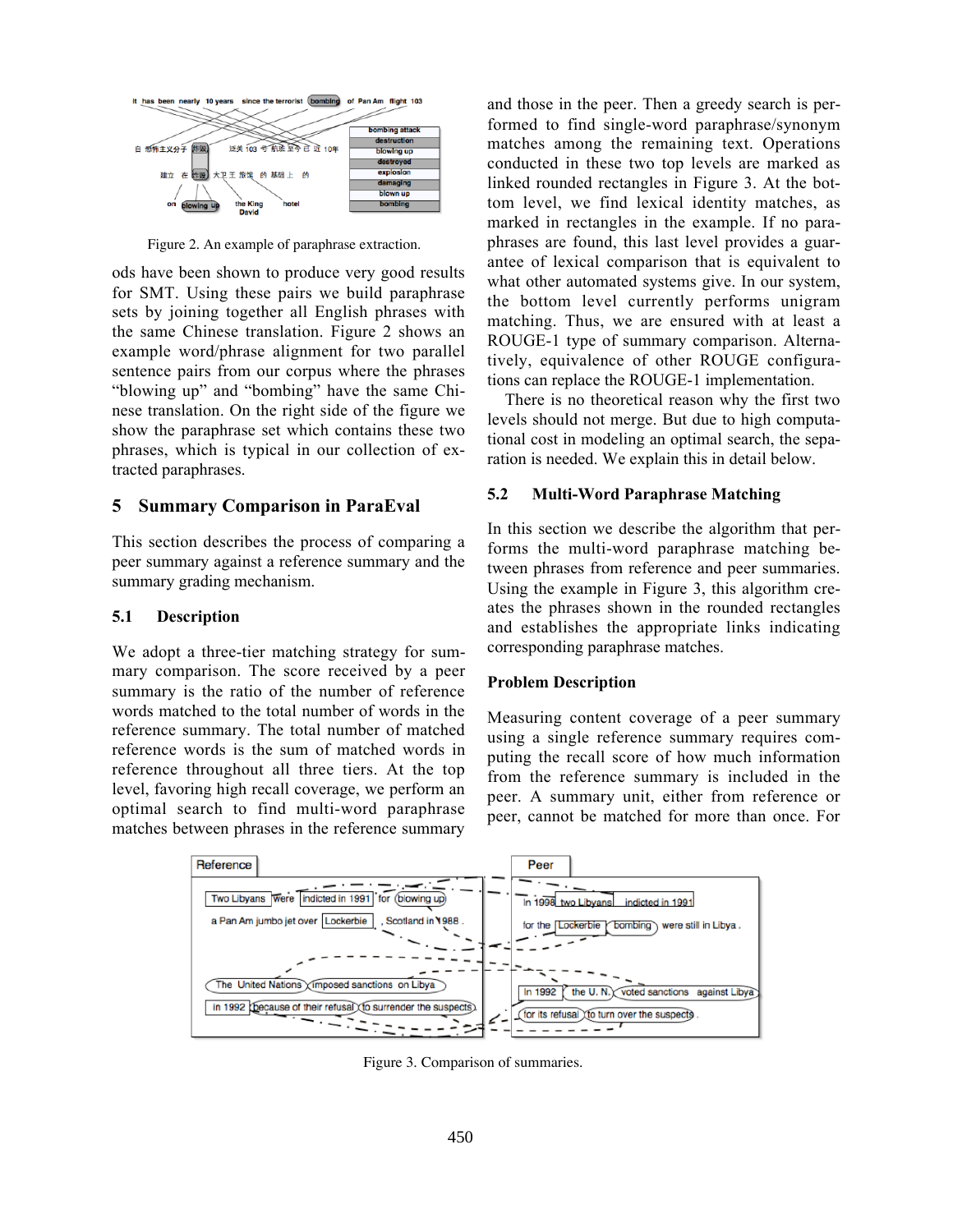example, the phrase "imposed sanctions on Libya" (*r1*) in Figure 3's reference summary was matched with the peer summary's "voted sanctions against Libya"  $(p_1)$ . If later in the peer summary there is another phrase  $p_2$  that is also a paraphrase of  $r_1$ , the match of  $r_1$  cannot be counted twice. Conversely, double counting is not permissible for phrase/words in the peer summary, either.

We conceptualize the comparison of peer against reference as a task that is to complete over several time intervals. If the reference summary contains *n* sentences, there will be *n* time intervals, where at time  $t_i$ , phrases from a particular sentence *i* of the reference summary are being considered with all possible phrases from the peer summary for paraphrase matches. A decision needs to be made at each time interval:

• Do we employ a local greedy match algorithm that is recall generous (preferring more matched words from reference) towards only the reference sentence currently being analyzed,

• Or do we need to explore globally, inspecting all reference sentences and find the best overall matching combinations?

Consider the scenario in Figure 4:

1) at  $t_0$ :  $L(p_1 = r_2) > L(p_2 = r_1)$  and  $r_2$  contains  $r_1$ . A local search algorithm leads to  $match(p_1, r_2)$ .  $L()$  indicates the number of words in reference matched by the peer phrase through paraphrase matching and *match()* indicates a paraphrase match has occurred (more in the figure).

2) at  $t_1$ :  $L(p_1 = r_3) > L(p_1 = r_2)$ . A global algorithm reverses the decision *match(p<sub>1</sub>, r<sub>2</sub>)* made at  $t_0$  and concludes  $match(p_1, r_3)$  and  $match(p_2, r_1)$ . A local search algorithm would have returned no match.

Clearly, the global search algorithm achieves higher overall recall (in words). The matching of paraphrases between a reference and its peer becomes a global optimization problem, maximizing the content coverage of the peer compared in reference.

### Solution Model

We use dynamic programming to derive the solution of finding the best paraphrase-matching combinations. The optimization problem is as follows: Sentences from a reference summary and a peer summary can be broken into phrases of various lengths. A paraphrase lookup table is used to find whether a reference phrase and a peer phrase are paraphrases of each other. What is the optimal paraphrase matching combination of phrases from reference and peer that gives the highest recall score (in number of matched reference words) for this given peer? The solution should be recall oriented (favoring a peer phrase that matches more reference words than those match less).

Following (Trick, 1997), the solution can be characterized as:

1) This problem can be divided into *n* stages corresponding to the *n* sentences of the reference summary. At each stage, a decision is required to determine the best combination of matched paraphrases between the reference sentence and the entire peer summary that results in no double counting of phrases on the peer side. There is no double counting of reference phrases across stages since we are processing one reference sentence at a time and are finding the best paraphrase matches using the entire peer summary. As long as there is no double counting in peers, we are guaranteed to have none in reference, either.

2) At each stage, we define a number of possible states as follows. If, out of all possible phrases of any length extracted from the reference sentence, *m* phrases were found to have matching paraphrases in the peer summary, then a state is any subset of the *m* phrases.

3) Since no double counting in matched phrases/words is allowed in either the reference summary or the peer summary, the decision of which phrases (leftover text segments in reference

ref

Figure 4. Local vs. global paraphrase matching.

*P<sub>i</sub>* and *r<sub>i</sub>* represent phrases chosen for paraphrase matching from peer and reference respectively.

 $P_j = r_i$  indicates that the phrase  $P_j$  from peer is found to be a paraphrase to the phrase *ri* from reference.

 $L(P_j = r_i)$  indicates the number of words matched by  $P_i$  in  $r_i$  when they are found to be paraphrases of each other.

 $L(P_j = r_i)$  and  $L(P_j = r_{i+1})$  may not be equal if the number of words in  $r_i$ , indicated by  $L(r_i)$ , does not equal to the number of words in  $r_{i+1}$ , indicated by *L(ri+1)*.

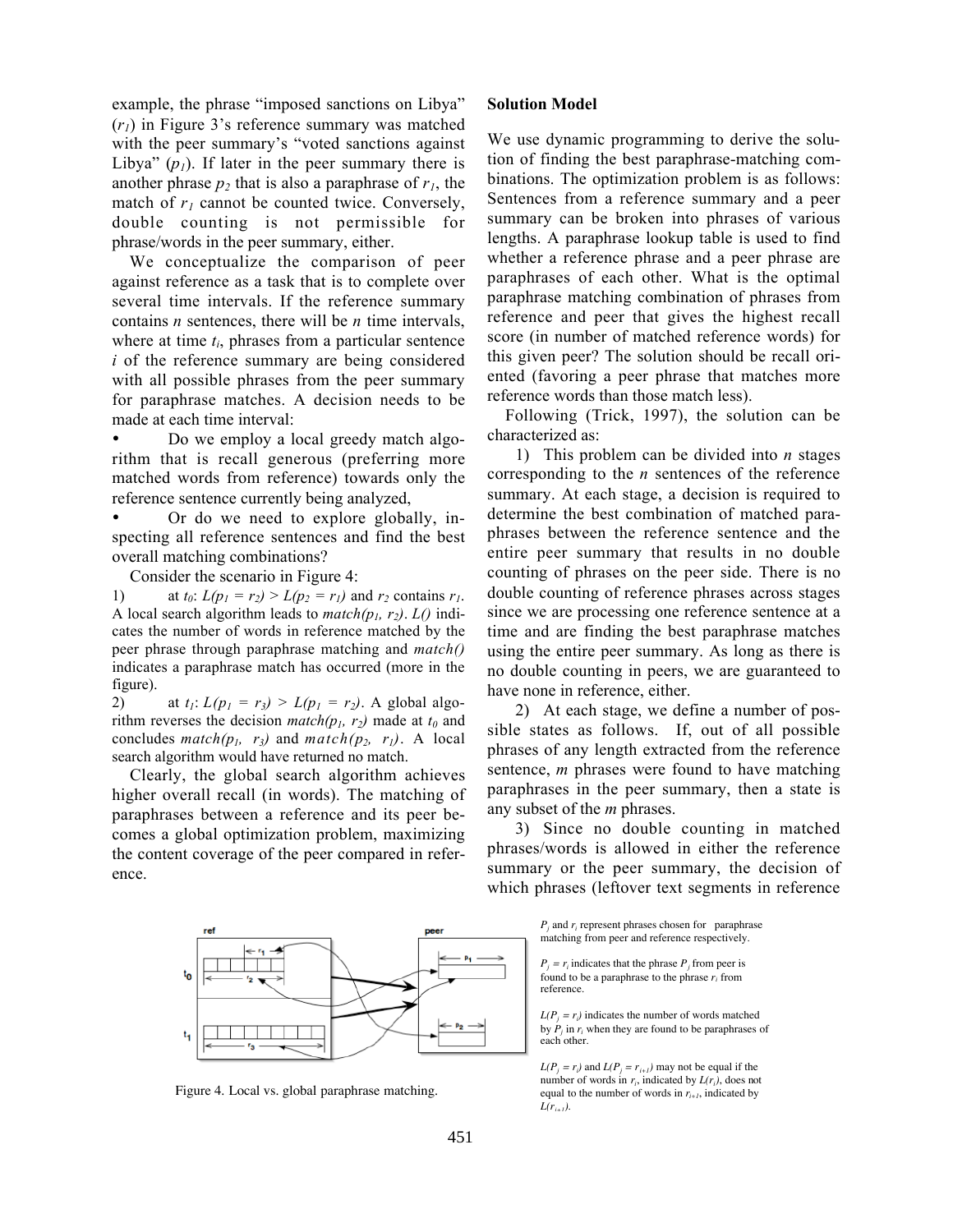and in peer) are allowed to match for the next stage is made in the current stage.

4) *Principle of optimality*: at a given state, it is not necessary to know what matches occurred at previous stages, only on the accumulated recall score (matched reference words) from previous stages and what text segments (phrases) in peer have not been taken/matched in previous stages.

5) There exists a recursive relationship that identifies the optimal decision for stage *s* (out of *n* total stages), given that stage  $s+1$  has already been solved.

6) The final stage, *n* (last sentence in reference), is solved by choosing the state that has the highest accumulated recall score and yet resulted no double counting in any phrase/word in peer the summary.

Figure 5 demonstrates the optimal solution (12 reference words matched) for the example shown in Figure 4. We can express the calculations in the following formulas:

$$
f_1(x_s) = \max_{x_b: c(x_b)} \{r(x_s)\}
$$
  
and  

$$
f_y(x_b) = \max_{x_b: c(x_b)} \{r(x_b) + f_{y-1}(x_b - c(x_b))\}
$$

where  $f_{\nu}(x_b)$  denotes the optimal recall coverage (number of words in the reference summary matched by the phrases from the peer summary) at state  $x_b$  in stage *y*.  $r(x_b)$  is the recall coverage given state  $x_b$ . And  $c(x_b)$  records the phrases matched in peer with no double counting, given state  $x<sub>b</sub>$ .



Figure 5. Solution for the example in Figure 4.

### 5.3 Synonym Matching

All paraphrases whose pairings do not involve multi-word to multi-word matching are called synonyms in our experiment. Since these phrases have either a *n-to-1* or *1-to-n* matching ratio (such as the phrases "blowing up" and "bombing"), a greedy algorithm favoring higher recall coverage reduces the state creation and stage comparison costs associated with the optimal procedure  $(O(m^6))$ :  $O(m^3)$  for state creation, and for 2 stages at any time)). The paraphrase table described in Section 4 is used.

 Synonym matching is performed only on parts of the reference and peer summaries that were not matched from the multi-word paraphrase-matching phase.

### 5.4 Lexical Matching

This matching phase performs straightforward lexical matching, as exemplified by the text fragments marked in rectangles in Figure 3. Unigrams are used as the units for counting matches in accordance with the previous two matching phases.

 During all three matching phases, we employed a ROUGE-1 style of counting. Other alternatives, such as ROUGE-2, ROUGE-SU4, etc., can easily be adapted to each phase.

# 6 Evaluation of ParaEval

To evaluate and validate the effectiveness of an automatic evaluation metric, it is necessary to show that automatic evaluations correlate with human assessments highly, positively, and consistently (Lin and Hovy, 2003). In other words, an automatic evaluation procedure should be able to distinguish good and bad summarization systems by assigning scores with close resemblance to humans' assessments.

### 6.1 Document Understanding Conference

The Document Understanding Conference has provided large-scale evaluations on both humancreated and system-generated summaries annually. Research teams are invited to participate in solving summarization problems with their systems. System-generated summaries are then assessed by humans and/or automatic evaluation procedures. The collection of human judgments on systems and their summaries has provided a test-bed for developing and validating automated summary grading methods (Lin and Hovy, 2003; Hovy et al., 2005).

The correlations reported by ROUGE and BE show that the evaluation correlations between these two systems and DUC human evaluations are much higher on single-document summarization tasks. One possible explanation is that when sum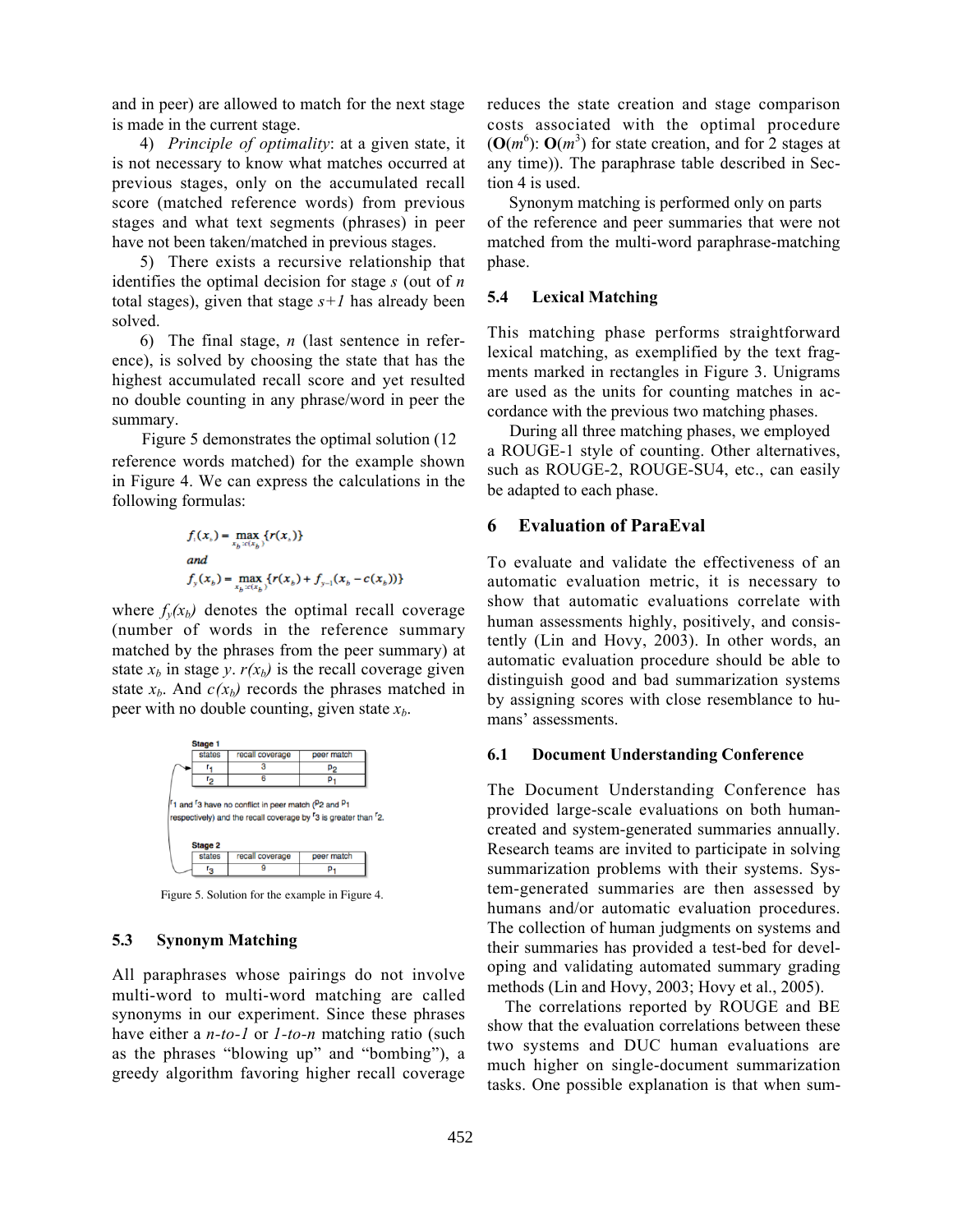marizing from only one source (text), both humanand system-generated summaries are mostly extractive. The reason for humans to take phrases (or maybe even sentences) verbatim is that there is less motivation to abstract when the input is not highly redundant, in contrast to input for multi-document summarization tasks, which we speculate allows more abstracting. ROUGE and BE both facilitate lexical *n-gram* matching, hence, achieving amazing correlations. Since our baseline matching strategy is lexically based when paraphrase matching is not activated, validation on single-doc summarization results is not repeated in our experiment.

### 6.2 Validation and Discussion

We use summary judgments from DUC2003's multi-document summarization (MDS) task to evaluate ParaEval. During DUC2003, participating systems created short summaries  $(\sim 100$  words) for 30 document sets. For each set, one assessorwritten summary was used as the reference to compare peer summaries created by 18 automatic systems (including baselines) and 3 other humanwritten summaries. A system ranking was produced by taking the averaged performance on all summaries created by systems. This evaluation process is replicated in our validation setup for ParaEval. In all, 630 summary pairs were compared. Pearson's correlation coefficient is computed for the validation tests, using DUC2003 assessors' results as the gold standard.

Table 1 illustrates the correlation figures from the DUC2003 test set. ParaEval-para\_only shows the correlation result when using only paraphrase and synonym matching, without the baseline unigram matching. ParaEval-2 uses multi-word paraphrase matching and unigram matching, omitting the greedy synonym-matching phrase. ParaEval-3 incorporates matching at all three granularity levels.

We see that the current implementation of ParaEval closely resembles the way ROUGE-1 differentiates system-generated summaries. We believe this is due to the identical calculations of recall scores. The score that a peer summary receives from ParaEval depends on the number of words matched in the reference summary from its paraphrase, synonym, and unigram matches. The counting of individual words in reference indicates a ROUGE-1 design in grading. However, a de-

| <b>DUC-2003</b>    | Pearson |
|--------------------|---------|
| <b>ROUGE-1</b>     | 0.622   |
| ParaEval-para only | 0.41    |
| ParaEval-2         | 0.651   |
| ParaEval-3         | 0.657   |

Table 1. Correlation with DUC 2003 MDS results.



Figure 6. A detailed look at the scores assigned by lexical and paraphrase/synonym comparisons.

tailed examination on individual reference-peer comparisons shows that paraphrase and synonym comparisons and matches, in addition to lexical *ngram* matching, do measure a higher level of content coverage. This is demonstrated in Figure 6a and b. Strict unigram matching reflects the content retained by a peer summary mostly in the 0.2-0.4 ranges in recall, shown as dark-colored dots in the graphs. Allowing paraphrase and synonym matching increases the detection of peer coverage to the range of 0.3-0.5, shown as light-colored dots.

We conducted a manual evaluation to further examine the paraphrases being matched. Using 10 summaries from the Pyramid data, we asked three human subjects to judge the validity of 128 (randomly selected) paraphrase pairs extracted and identified by ParaEval. Each pair of paraphrases was coupled with its respective sentences as contexts. All paraphrases judged were multi-word. ParaEval received an average precision of 68.0%. The complete agreement between judges is 0.582 according to the Kappa coefficient (Cohen, 1960). In Figure 7, we show two examples that the human judges consider to be good paraphrases produced and matched by ParaEval. Judges voiced difficul-